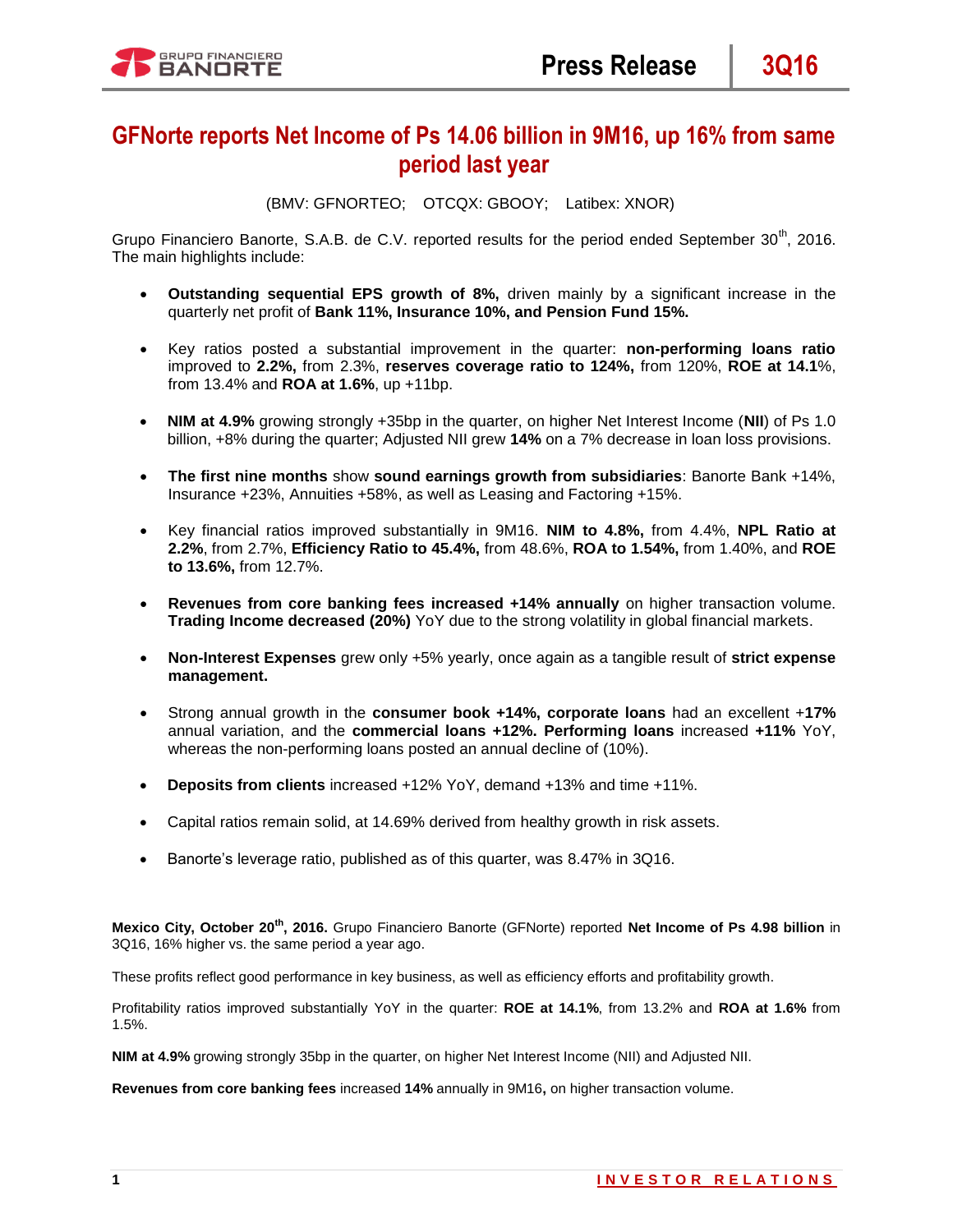

In 3Q16 **Performing Loans increased 11% YoY** for an ending balance of Ps 553.36 billion from Ps 500.07 billion. Outstanding YoY growth was presented in Corporate and Consumer books.

The **Corporate book** grew **17%** YoY from Ps 79.37 billion in 3Q15 to Ps 92.94 billion at the end of 3Q16. Moreover, **Consumer portfolio** increased **14%** between 3Q15 and 3Q16, to Ps 195.12 billion from Ps 171.18 billio.

Within the latter segment, outstanding YoY growth was presented in **Car Loans** totaling Ps 14.04 billion in 3Q16, **17%** higher, while **Payroll portfolio** reached a balance of Ps 43.57 billion, **14%** higher vs. 3Q15. Furthermore, **Mortgage loans** increased **14%**, totaling Ps 110.53 billion in 3Q16.

**NPL Ratio** decreased YoY to **2.2%** from 2.7%, while **Coverage Ratio** stood at **124.3%** in 3Q16 from 109.4% a year ago.

**Core deposits grew 12% YoY,** to Ps 533.25 billion in 3Q16, from Ps 474.89 billion in 3Q15. Demand deposits rose to Ps 365.75 billion in 3Q16 from Ps 323.97 billion in 3Q15 and Time deposits to Ps 167.50 billion from Ps 150.92 billion during the same period.

**Capital ratios** remain solid, at **14.69%** derived from healthy growth in risk assets.

## **Recent Events**

#### **1. SHAREHOLDERS' MEETINGS**

GFNorte's Extraordinary and Ordinary General Shareholders' Meetings were held on August 19, with a 77.02% representation of the total subscribed, paid and voting shares of the Company's capital. The resolutions adopted by the Assembly were:

#### Extraordinary

- 1. Amendment of Article Five of the Corporate Bylaws to change the corporate domicile to the Municipality of San Pedro Garza García, Nuevo León from the city of Monterrey, Nuevo León.
- 2. Amendment of Article Nineteen of the Corporate Bylaws so that the approval of operations related to asset acquisitions by the Company or its controlled companies be through an Ordinary General Shareholders' Meeting if: (i) the amount of the operation represents 5% or more of the Company's consolidated assets; and (ii) the counterparties are Related Parties.
- 3. Amendment of Article Forty-Four of the Corporate Bylaws so that the Nomination Committee be comprised of 7 members of the Board of Directors , being 4 of them Independent Members and the Chairman of the Board, who will preside the Nomination Committee.

These resolutions are subject to the suspense condition consisting of the authorization −referred to in article 20 of the Law Regulating Financial Groups ("LRAF")− granted by the Ministry of Finance ("SHCP"), with prior opinion of the National Banking and Securities Commission ("CNBV") and Banco de México.

#### **Ordinary**

- 1. Approval to modify the First Resolution of the Ordinary General Shareholders' Meeting held on June 28<sup>th</sup>, in order to make an advanced payment on August  $31<sup>st</sup>$ , of the dividend that would have been disbursed on October  $31^{\text{st}}$ , amounting to Ps 0.45750654921773000 per share, against delivery of coupon 4. This dividend was the fourth and last disbursement equivalent to 30% of 2014 net profits, derived from Fiscal Net Income as of December 31st, 2013.
- 2. Approval to pay the fourth and last disbursement of the 2014 dividend on August 31 $^{\rm st}$ .
- 3. Approval to distribute a cash dividend of Ps 3,421'543,968.23 or Ps 1.233553556868510 per share, against delivery of coupon 5. This payment corresponded to the first of two disbursements of the dividend approved by the Group's Board of Directors last July 21<sup>st</sup>, and represents 40% of 2015net profits, derived from Fiscal Net Income as of December 31<sup>st</sup>, 2013.
- 4. Approval to pay the first disbursement of 2015 dividend on August 31 $^{\rm st}$ .
- 5. Approval to pay the second disbursement of 2015 dividend in May 2017, following Shareholders' Assembly approval.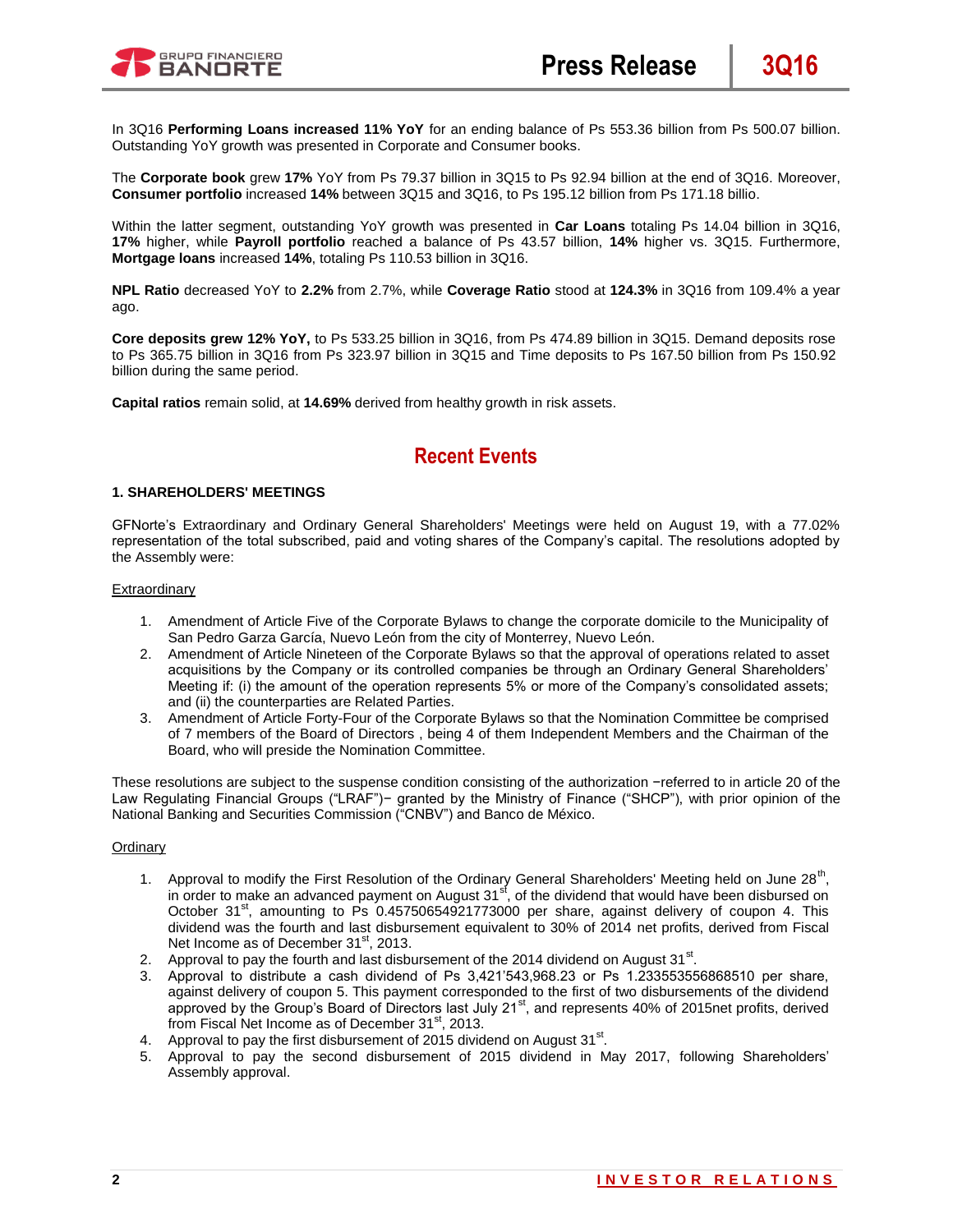

## **2. CHANGES TO CORPORATE STRUCTURE**

#### Banorte Ahorro y Previsión

Following on the information published in 2Q16 Quarterly Release on the creation of the Sub-holding Banorte Ahorro y Previsión, S.A. de C.V. ("Banorte Ahorro y Previsión or BAP") it is informed that the CNBV, National Insurance and Bonding Commission ("CNSF") and National Commission for the Retirement Savings System ("CONSAR") granted their authorizations; consequently, on September 1<sup>st</sup>, BAP held an Ordinary Shareholders' Meeting in which was approved to increase the variable portion of its equity, which was subscribed and paid by GFNorte with shares of Pensiones Banorte, S.A. de C.V., Grupo Financiero Banorte (Pensiones Banorte) and Seguros Banorte, S.A. de C.V., Grupo Financiero Banorte (Seguros Banorte).

#### Banorte Futuro

Banco Mercantil del Norte, S.A., Institución de Banca Múltiple, Grupo Financiero Banorte ("Banorte") held an Extraordinary Shareholders' Meeting on November 4<sup>th</sup>, 2015, in which was approved to spin-off Banorte ("the spinoff") and create Banorte Futuro, S.A. de C.V. ("Banorte Futuro"), a new company. Banorte Futuro, as GFNorte's Subholding, will acquire and manage shares of financial entities, service providers and real estate companies, according to the terms established by LRAF.

Regarding the formerly mentioned resolution, on May  $12<sup>th</sup>$ , through Memorandum 312-3/113814/2016, the CNBV authorized the spin-off and later, on September  $20<sup>th</sup>$ , through Memorandum 312-/113185/2016, it approved changes to Banorte's Bylaws to incorporate i) the equity increase derived from the merger of Banorte with Banorte-Ixe Tarjetas, S.A. de C.V., SOFOM, E.R. ("Banorte-Ixe Tarjetas") –corporate modification effective in May– and ii) the equity decrease derived from Banorte's spin-off to create Banorte Futuro.

Given the spin-off, Banorte will transfer to Banorte Futuro Ps 14,283'630,660.90 to Assets corresponding to investment in subsidiaries, which Banorte held at Afore XXI Banorte, S.A. de C.V. ("Afore XXI Banorte"), Ps 406'660,260.42 to Liabilities and Ps 13,876'970,400.49 to Stockholders' Equity. Banorte Futuro will assume all liabilities derived from the transfer resulting from the spin-off.

Furthermore, the CNSF on August 16<sup>th</sup>, through Memorandum 06-C00-41100/24219 authorized Seguros Banorte to: i) modify its Bylaws and ii) to directly invest in Banorte Futuro's equity, and to invest indirectly in the equity of Afore XXI's. Then, on August  $26<sup>th</sup>$ , the CONSAR through Memorandum D00/100/390/2016 authorized Seguros Banorte to indirectly acquire a 50% stake in Afore XXI Banorte, as result of Banorte spin-off

Additionally, the Tax Administration Service ("SAT") on October 12<sup>th</sup>, through Memoranadum 900-08-03-2016-572 authorized to transfer shares at fiscal cost from Banorte Futuro i) to Banorte Ahorro y Previsión, and ii) then to Seguros Banorte.

Finally, on October 17<sup>th</sup> the public deed 192,963 (dated on October 13<sup>th</sup>, 2016) was registered in the Public Registry of Property and Commerce of Monterrey, N.L., under folio 81438\*1. This file contains the partial notarization of the agreements of the Extraordinary Shareholders' Meeting held on November 4<sup>th</sup>, 2015, in which was agreed among others, to spin-off Banorte and consequently decrease its equity. Moreover, on October 17<sup>th</sup> the deed 192,964 (dated on October 13<sup>th</sup>, 2016) was registered in the Public Registry of Mexico City under folio 2016024200. The formerly mentioned file contains Banorte Futuro Bylaws.

Given the aforementioned, these transactions became effective from October  $17<sup>th</sup>$ , 2016.

## **3. ISSUANCE OF TIER 2 SUBORDINATED PREFERRED CAPITAL NOTES FOR USD \$500 MILLION**

On October 4<sup>th</sup>, Banorte successfully concluded the issuance of the Tier 2 Subordinated Preferred Capital Notes for USD \$500 million in the international markets.

This transaction considered the issuance of Tier 2 Notes with a 15-year term and a coupon rate at 5.750%, callable at the tenth year. Ratings granted by Moody's and Fitch were Ba1 and BB+, respectively. These debentures are Basel III-compliant.

Proceeds from the issuance will be used for general corporate purposes and to strengthen the bank's regulatory capital.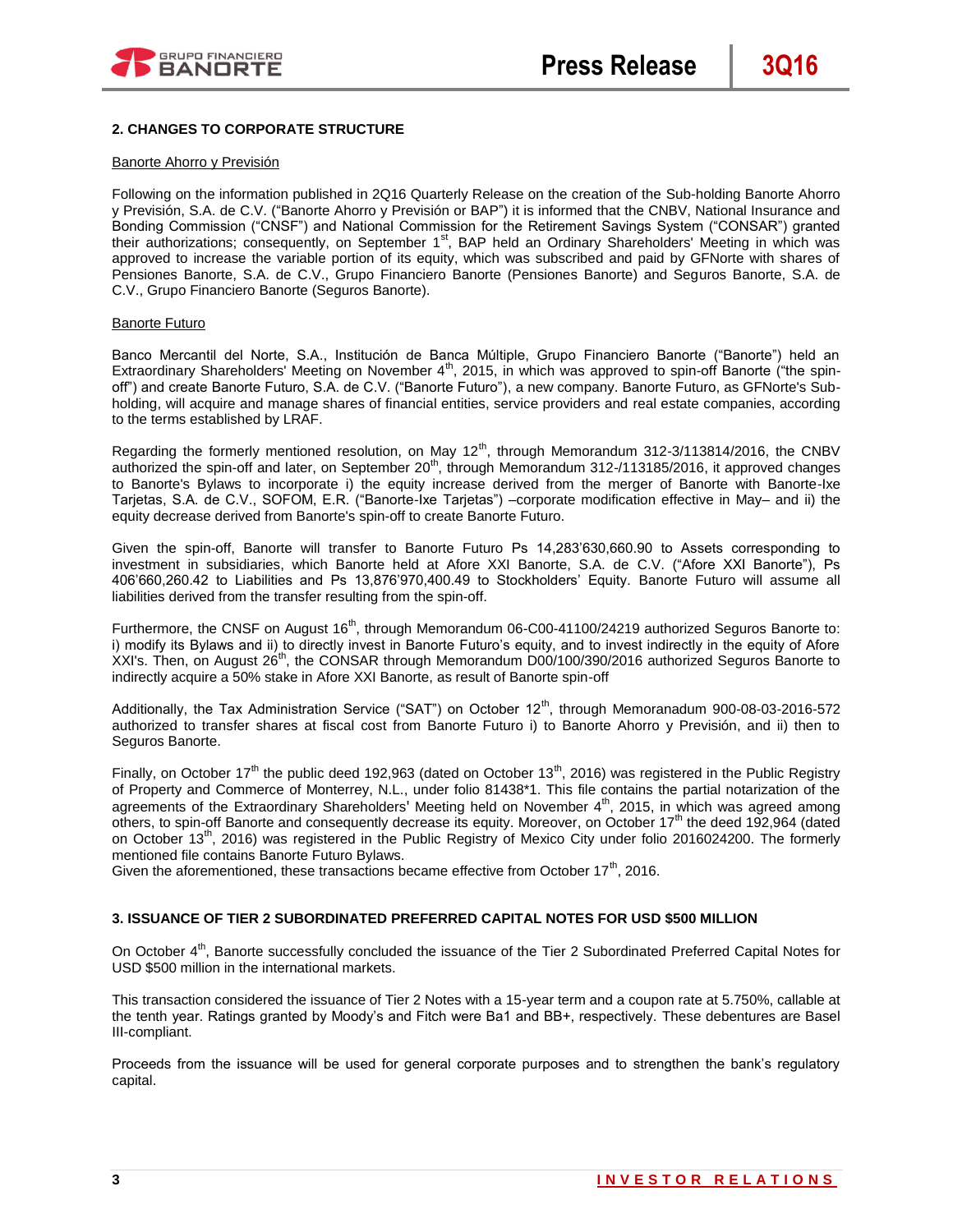

## **4. PREPAYMENT OF BANORTE'S SUBORDINATED NON-PREFERRED & NONCUMULATIVE OBLIGATIONS, DUE 2021**

On October 13<sup>th</sup>, 2016 Banorte exercised the prepayment option of the Subordinated Non-preferred & Noncumulative Obligations, due 2021 amounting to US \$200 million dollars.

These obligations were issued on October 13, 2006 and had a prepayment option as of the tenth year.

### **5. EARLY SETTLEMENT OF THE UMS 5.625% GLOBAL NOTES DUE 2017 (CURRENT ASSETS OF THE F/00374 TRUST)**

On September 9<sup>th</sup> Banorte settled early and in full USD \$120 million in government securities known as United Mexican States (UMS) 5.625% Global Notes due 2017 (CUSIP: 91086QAU2, ISIN: US91086QAU22). These were part of the current assets of the F/00374 Trust, which was constituted on June 21 $^{st}$ , 2006, acting as:

- **Trustor:** Banorte.
- **Only Beneficiary: Banorte.**
- **Trustee:** CIBanco, S.A., Institución de Banca Múltiple (former denominated as The Bank of New York Mellon, S.A., Institución de Banca Múltiple, final universal successor of Banco J.P. Morgan, S.A., Institución de Banca Múltiple, J.P. Morgan Grupo Financiero, Trustee Division).

## **6. CREDIT RATINGS**

#### Standard & Poor's confirmed Banorte's ratings, outlook was changed to Negative

On August 23<sup>rd</sup>, Standard & Poor's ("S&P") announced revisions to the outlook on 12 Mexican financial Institutions included Banorte, resulting from the revision to negative from stable on Mexico's sovereign ratings. The change in outlook reflects the possibility of a downgrade in the next 24 months if there is continued deterioration in the government's direct debt burden or an increase in interest expenses beyond their estimates, and if vulnerability of public finances were to increase given adverse shocks. In Banorte's case, ratings were confirmed and the outlook changed to negative from stable.

## **7. INSTITUTIONAL INVESTOR MAGAZINE'S RANKINGS**

In August, Institutional Investor magazine announced the "Best Latin America Executive Team 2016" rankings, which were based on a survey to 179 buy-side fund managers from 141 institutions and 50 sell-side analysts from 32 firms. This survey evaluates attributes such as accessibility to C-Suite, quality and depth of answers to inquiries, transparency of financial reporting and disclosure, among others.

For the seventh year in a row, GFNorte's Top Management and Investor Relations team ranked in the top positions among Latin American banks and Mexican companies.

- José Marcos Ramírez Miguel, CEO, improved his position YoY in the regional comparison, ranking third in Latin America and second in Mexico.
- Rafael Arana de la Garza, Chief Operating Officer, ranked as the best CFO in Mexico, improving a position vs. 2015.
- Ursula Wilhelm Nieto, Executive Director of Investor Relations was chosen Best IRO in Mexico.
- Moreover, the Investor Relations team maintained the third position in Latin American; whereas, in the Mexican ranking was placed second by the buy-side.